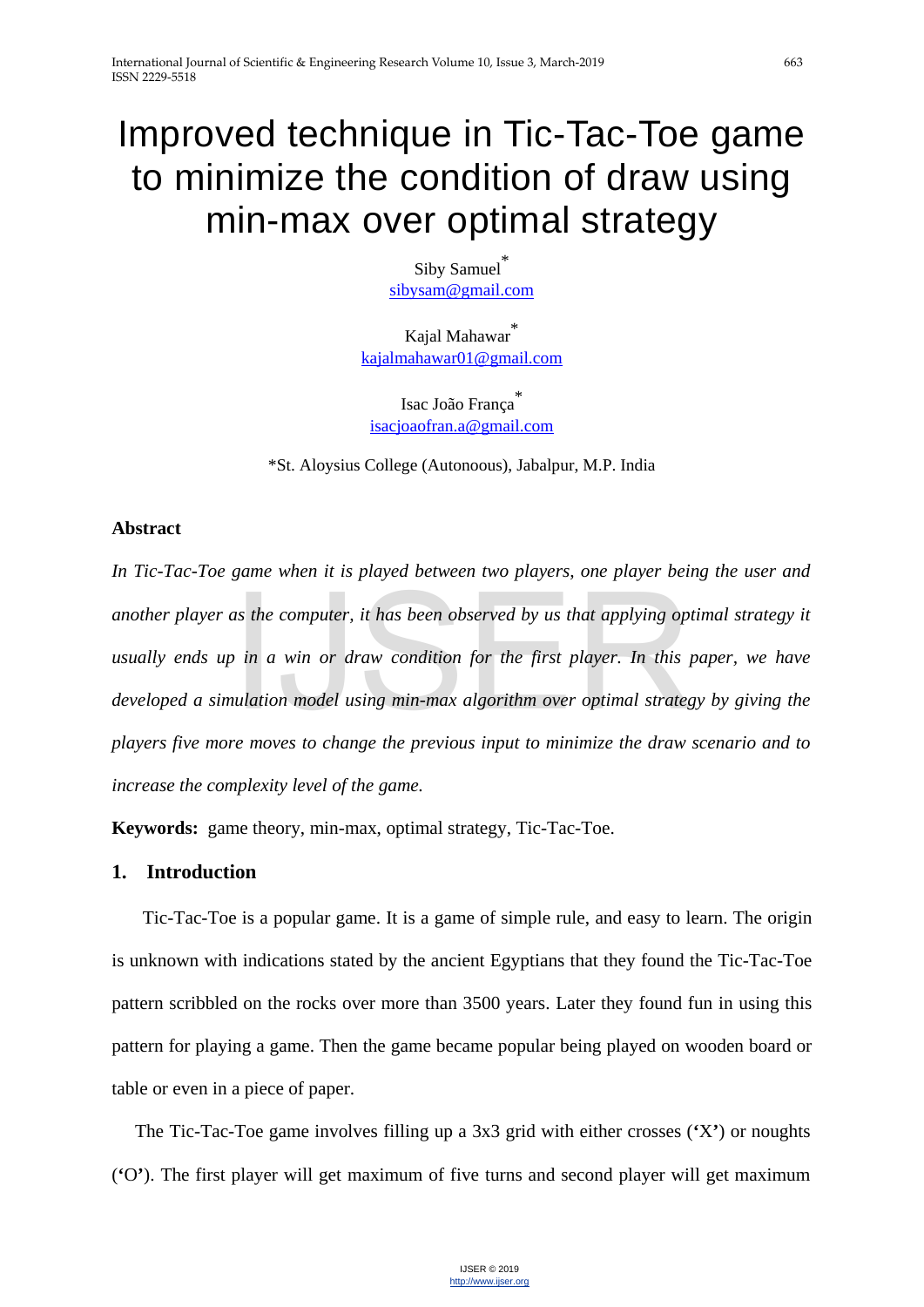of four turns after which the victory/draw of the game is declared. The player who first encounters three crosses (**'**X**'**) or three noughts (**'**O**'**) in a particular row, column or diagonal is declared as winner. There are  $3^9 = 19,683$  possible states in the game. The purpose of filling the nine spaces can be considered as filling the sequence of nine boxes that is maximum three in a row, column or diagonal. Therefore, there are  $9! = 362,880$  ways to fill the 9<sup>th</sup> position [2].

Interestingly, Tic-Tac-Toe game can be reviewed using game theory, in which rational decisions of winning strategy can be considered between the two players. Tic-Tac-Toe uses the strategy that puts the player in the most preferred position irrespective of the strategy of his opponents. This strategy is called an optimal strategy.

Tic-Tac-Toe uses min-max strategy to choose an optimal move for a player assuming that the opponent is also playing optimally. The goal of min-max strategy in the game is to minimize the maximum loss (minimize the worst case condition). In min-max strategy, the game is said to be fair if maximum value  $=$  minimum value  $= 0$ , and it is said to be strictly determinable if maximum value  $=$  minimum value!  $= 0$ . also playing optimally. The goal of min-max strategy in<br>aximum loss (minimize the worst case condition). In min-m<br>be fair if maximum value = minimum value = 0, and it is sa

In 2012, Al-Khateeb [1] proposed artificial neural networks are used as function evaluators in order to evolve game playing strategies for the game of tic-tac-toe. In 2017, Garg [2] presented a simulation algorithm to predict the win, or draw of a game by knowing the first move of a player. In 2003, Hochmuth [3] demonstrated how a genetic algorithm can be used to evolve a perfect Tic-Tac-Toe strategy, which never loses a game who plays the game. In 2011, Ling [4] proposed an algorithm which is learned by a neural network with double transfer function (NNDTF), which is trained by genetic algorithm (GA). In 2013, Mohammadi [5] presented a novel use of Genetic Programming, Co-Evolution and Interactive Fitness to evolve algorithms for the game of Tic-Tac-Toe. In 1995, Pilgrim [6] offered a rule-based expert systems development program called Tic-Tac-Toe as part of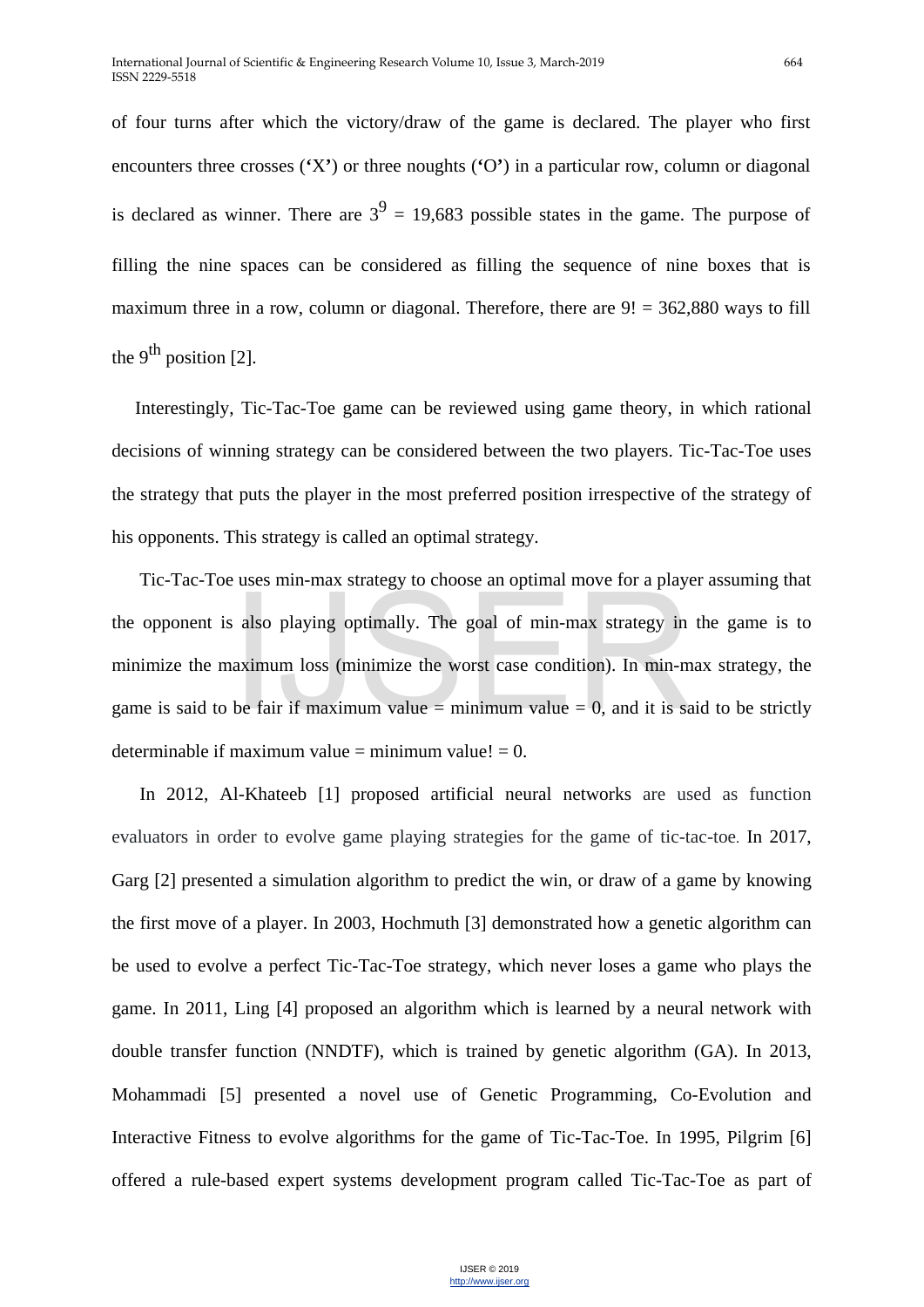week-long summer computer science workshop for Middle school students. In 2017, Sharma [7] described two heuristic based algorithms; they are Min-Max and Max-Min for efficient task scheduling mechanism that should be able to minimize completion time, maximize resource utilization and minimize makespan.

We observed that using optimal strategy of the game theory, the first player has the maximum chance to win the game or it will end in draw condition. In this paper, we suggest the min-max strategy over the optimal strategy to overcome the previous drawback where both the players will get the wining condition or else end in a draw.

The paper is organized as: Section 2 discusses the preliminaries and notations. Section 3 demonstrates strategies of Tic-Tac-Toe. Section 4 presents tree representation of various strategies of game. Section 5 presents the proposed model of Tic-Tac-Toe using min-max

# **2. Preliminaries and Notations**

over optimal strategy. Section 6 presents the flowchart and Section 7 concludes the study.<br>
2. Preliminaries and Notations<br>
Tic-Tac-Toe game uses crosses ('X') to specify the first player's move and noughts (<br>
to the secon Tic-Tac-Toe game uses crosses (**'**X**'**) to specify the first player**'**s move and noughts (**'**O**'**) to the second player**'**s move. There are only three types of moves initially, namely corner, edge and center. The positions 0,2,6,8 are called **'**corners**'**, 1,3,5,7 are called **'**edges**'** and position 4 is called **'**center**'** position, please refer (cf. Figure 2.1) .



**Figure 2.1 Board position**

*Min-max*: it is a decision making condition to calculate the optimal move. The condition evaluates the minimum loss and maximum profit. Using it in tic-tac-toe game, a player tries to ensure two cases:

- Maximize a player**'**s own chances to win.
- Minimize opponent**'**s chances to win.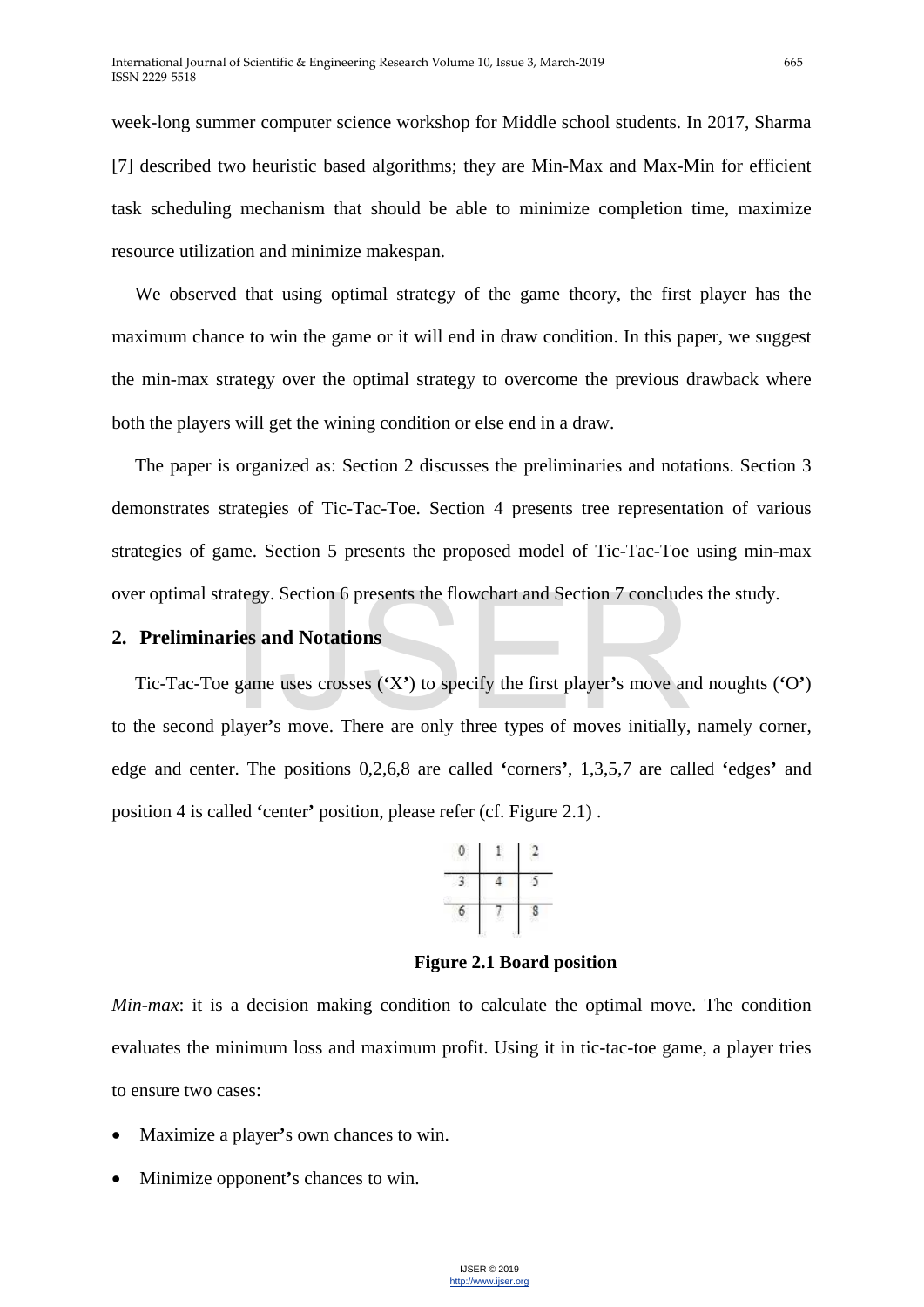- *Maximize profit*: the profit can be maximized by forking or winning. Wining if there are two X or O in a row then play third chance to get three in a row.
- *Minimize loss:* The loss can be minimized by a block. Block if two X or O of the opponent are in a row then block it, or else block opponent**'**s fork.

# **Notations**

*Crosses ('X')*: first player**'**s move.

*Noughts ('O'):* second player**'**s move.

*Maximize player*: positive value (+1).

*Minimize player*: negative value (-1).

# **3. Strategies of Tic-Tac-Toe**

# **3.1 Basic moves**

There are various basic moves that a player uses to find a winning strategy:

**a.** If a player takes three corners, the player has three options to win.



**b.** By taking the positions 0, 2 or 2, 8 or 6, 8 or 0, 6 that is corners and the position 4 that is center again it will give three options to win. But the opponent will try to block the next two positions that will be next to each other.



# **3.2 Various winning cases of Tic-Tac-Toe**

The Tic-Tac-Toe game has eight possible ways to win:

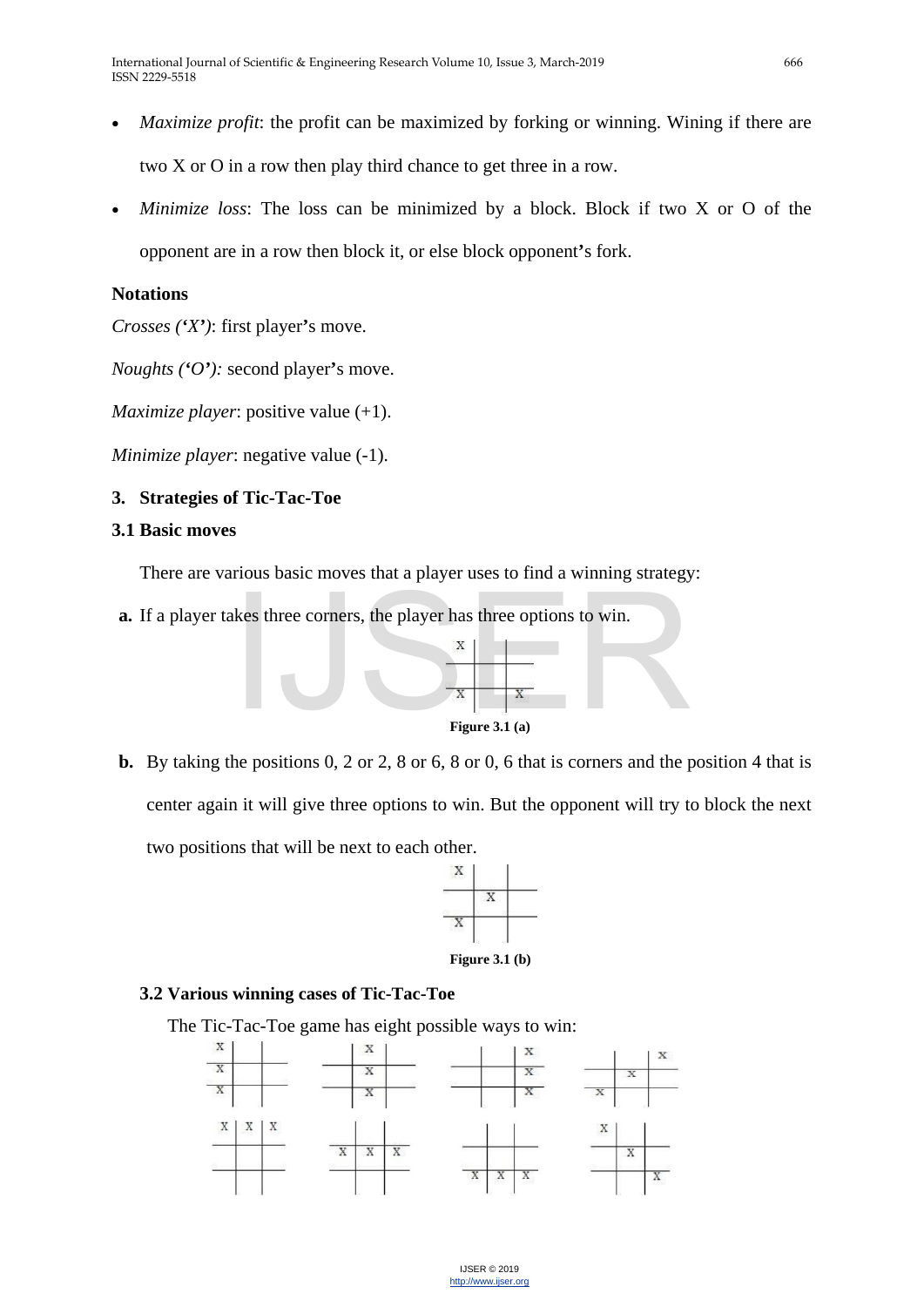#### **Figure 3.2**

From the above Figure 3.2, it shows the winning strategies, in which we can see that out of 8 cases, 4 cases use the fourth block (center). Most players will choose that block, they figured out that it gives them the best chance of winning, because it has more possibilities than, say taking first block that is block zero (0), where the players have only three possible paths.

# **3.3 Draw cases**

When there are no three crosses (**'**X**'**) or noughts (**'**O**'**) in a row or column or diagonal, the draw condition is declared. The following are the draw cases:



# **4. Tree representation of various strategies of game**

The players play alternatively between MAX placing crosses (**'**X**'**) and MIN placing noughts (**'**O**'**) until we reach leaf nodes of terminal states.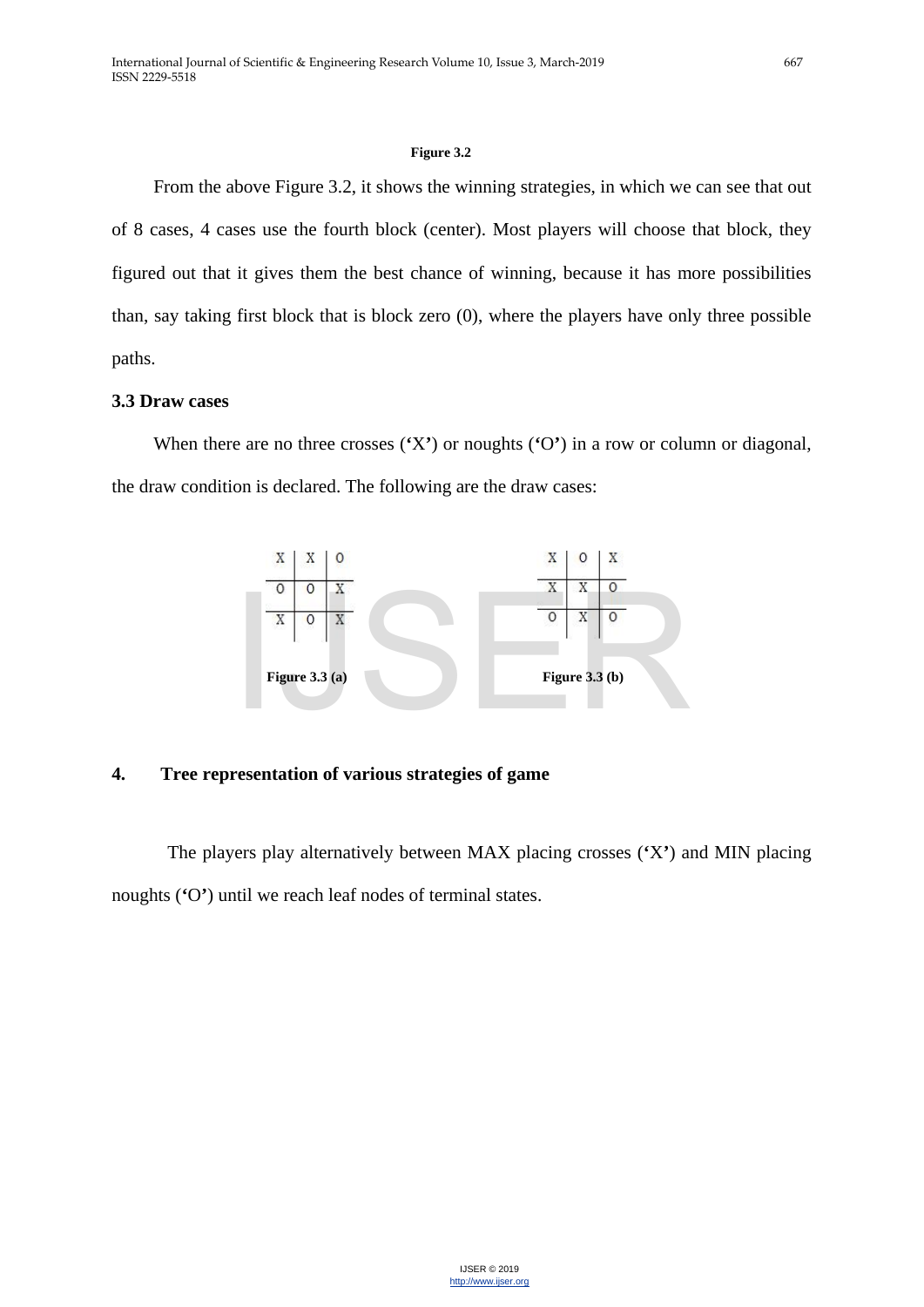

**Figure 4.1**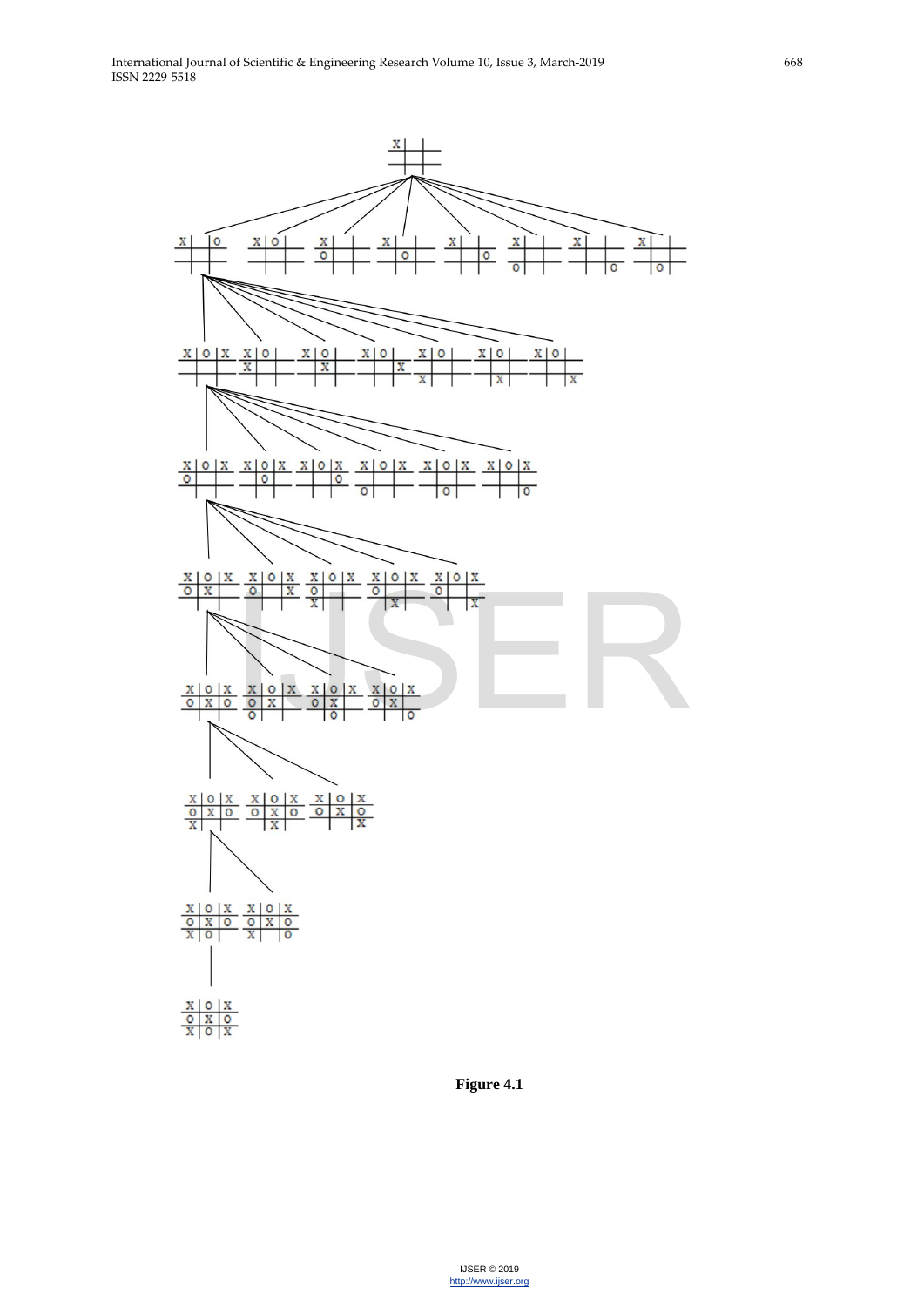### **5. Proposed model of Tic-Tac-Toe using min-max over optimal strategy**

In min-max strategy, the first player is offered the first move and the player will have maximum number of move as compared to the second player.



**Figure 5.1 Condition when the players placed all the nine positions**.

The first player can choose any position (cf. Figure 5.1 (a)), if the player chooses top right corner and the second player places **'**O**'** in the center, (cf. Figure 5.1 (b)). The first player again places in another corner that is in bottom right corner, the min-max strategy evaluates the minimum profit of **'**X**'** and second player places in right edge to block the first player**'**s chance, (cf. Figure 5.1 (c)). Then the first player places **'**X**'** in left edge so that the second player does not win in the second move, (cf. Figure 5.1 (d)). The min-max evaluates the maximum profit of the first player and for blocking the second player chance of winning, places **'**X**'** at top edge, and the second player minimizes the opponent**'**s win by placing **'**O**'** at top left corner, (cf. Figure 5.1 (e)). Therefore, this will lead to a draw as (cf. Figure 5.1 (f)). win in the second move, (cf. Figure 5.1 (d)). The min-manner to the first player and for blocking the second player chapter of the second player minimizes the opponent's win b (cf. Figure 5.1 (e)). Therefore, this will le



**Figure 5.1 (a) Board position, (b) first player chooses top right corner, (c) player chooses another corner, (d) player puts right edge to block the opponent, (e) player again blocks the opponent by placing in top edge and (f) draw.**

As we can see from the above figure, by using the crosses (**'**X**'**), the first player places five moves and the noughts (**'**O**'**), the second player places four moves.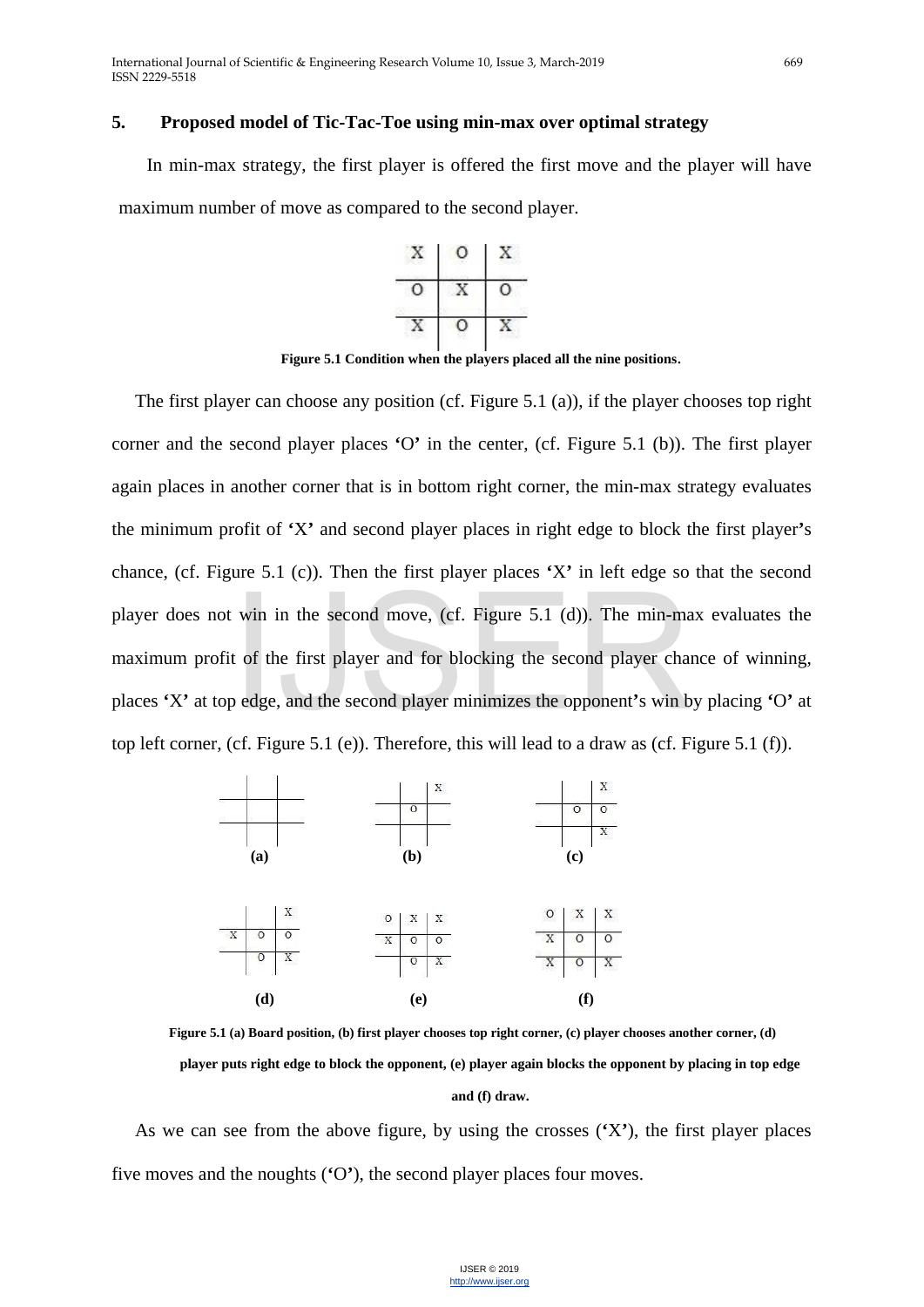In optimal strategy, the first player will get higher chances of winning or draw as compared to second player (in which it will always end up in draw or loss but never win). In this case, the first player will choose the corner or center position as its priority, and wait for the second player to place in the edge position by mistake if the second player does not know the optimal strategy.

The optimal strategy of choosing corner or center position has the following algorithm:

# *5.1.1 Algorithm for choosing corner*

- 1) Start from the corner (0, 2, 6, and 8).
- 2) If the opponent plays on an edge (1, 3, 5 and 7), play in the corner that forces the opponent to play on another side.
- 3) When the opponent blocks playing on the edge, conquer the center or play in another corner. pponent blocks playing on the edge, conquer the center or<br>ering the center or another corner, the three 'X' or 'O' are form<br> $\frac{1}{\sqrt{2}}$
- 4) After conquering the center or another corner, the three **'**X**'** or **'**O**'** are formed.





In algorithm for choosing corner, the first player will start in a corner, suppose position 8, if the second player plays on an edge (position 5), first player plays in the corner (position 6) that forces the opponent to play in another side that is position 7. When the second player blocks playing on the edge, the first player will conquer the center or play in another corner. In this case, the player will play in the center position, and the opponent will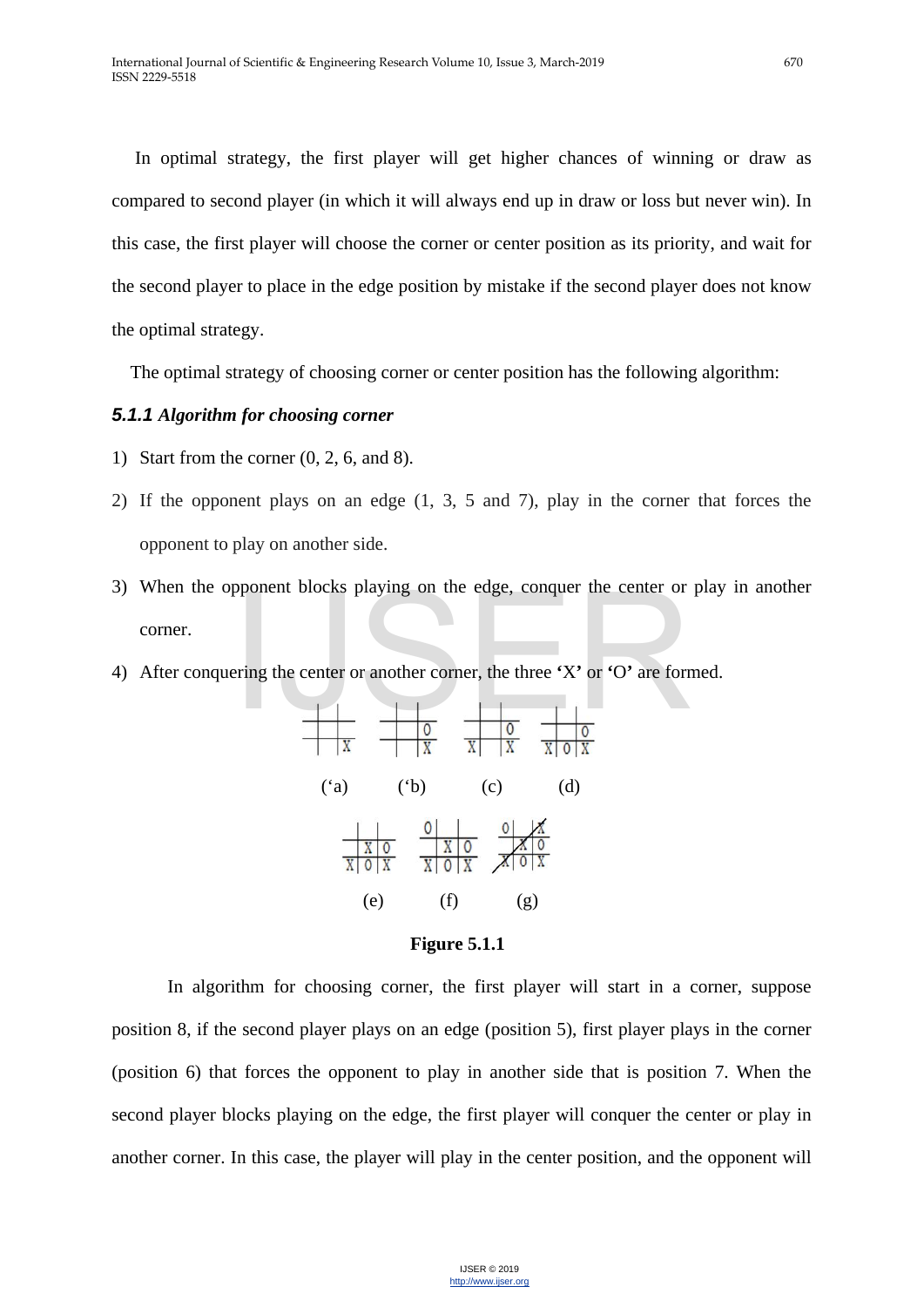block in one of the corner (position 0 or 2). After conquering the center, the three crosses

(**'**X**'**) are formed.

# *5.1.2 Algorithm for choosing center*

- 1) Start from the center (4).
- 2) If the opponent plays on the edge, play in the corner of this edge.
- 3) The opponent will be forced to block by placing in the far corner.
- 4) Make three in a row, column or diagonal by placing in the corner or edge aligned to the conquered corner or edge.



In algorithm for choosing center, the first player starts from center position. If the opponent plays on an edge (position 5), then first player plays in the corner of this edge (that is position 2). The opponent will be forced to block by placing in the far corner in the position 6. Then make three in a row or column by placing in the corner or edge aligned to the conquered corner or edge.

## *5.1.3 When both players are playing optimally, a draw condition is presented*

In this case, the first player plays optimally by choosing the corner (position 0). Then second player also plays optimally and chooses the center position. Then first player plays in another corner in position 6. After that, second player chooses the edge (position 3) for blocking the opponent. This makes two in a row for the second player, then for blocking the opponent player, the first player chooses the edge in position 5. After that, second player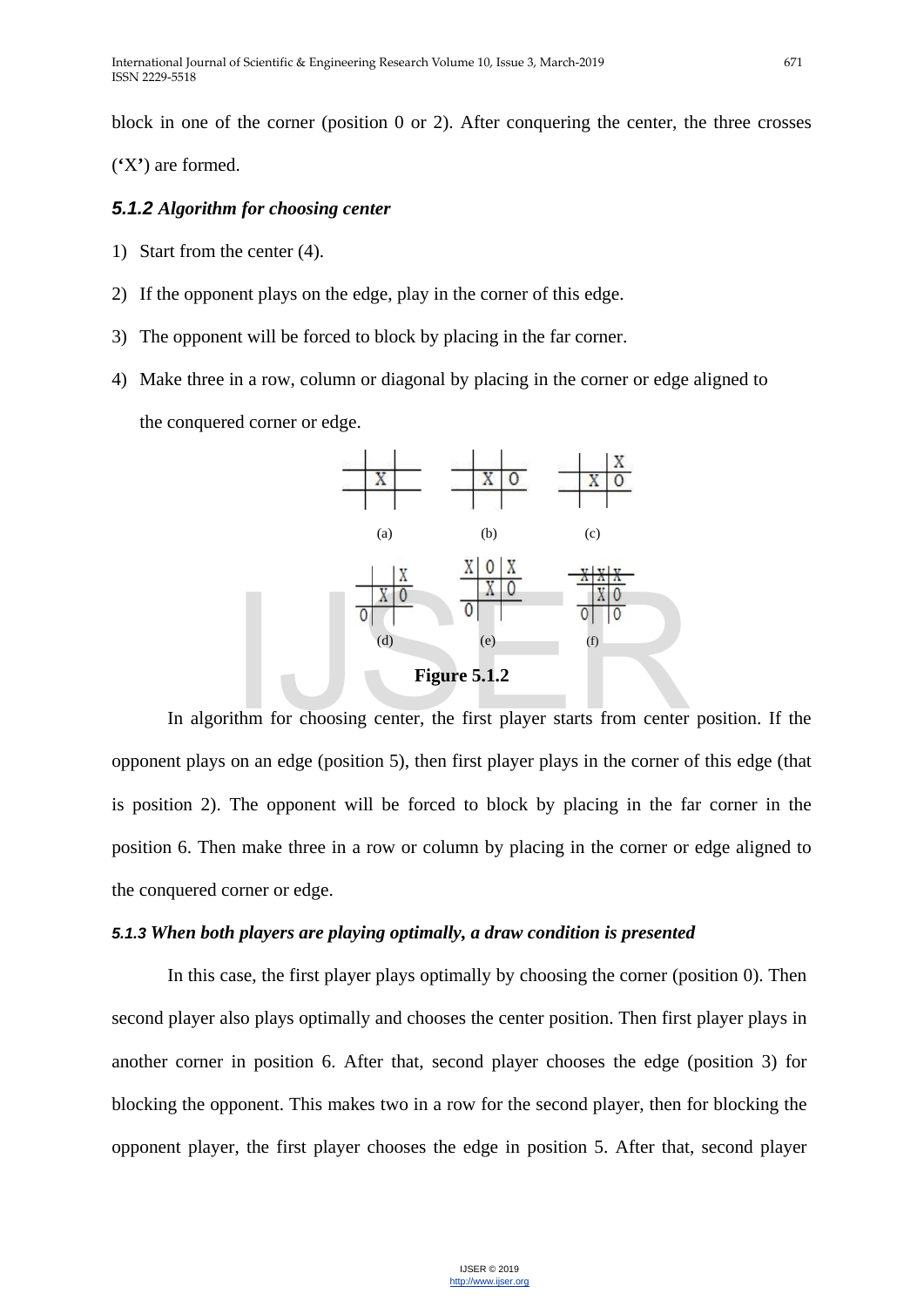chooses another edge (position 1) to make two in a column. Then again first player chooses another edge (position 7) to block the opponent. Then second player chooses the corner in position 8 to block to minimize opponent**'**s chance to win. Then in the last move, the first player plays in the corner (position 2) and this ends up in a draw.



In our proposed model, we provide initially three moves for each player. If in the noves any player wins then game ends, but if no winner is found then the game ends a draw, and we provide the players five more moves to ch three moves any player wins then game ends, but if no winner is found then the game ends up in a draw, and we provide the players five more moves to change their previous input. After the five moves and still no winner is found, a draw is declared, otherwise a winner is declared.

In the first move, the first player chooses the corner (position 0) and second player chooses the edge (position 1). Then in second move, the first player chooses another corner (position 8) and second player chooses the center to minimize the opponent**'**s win. Then at third move first player choose another edge (position 7) and second player choose corner (position 6). In the given three moves, both the players end up in a draw.



**Figure 5.2**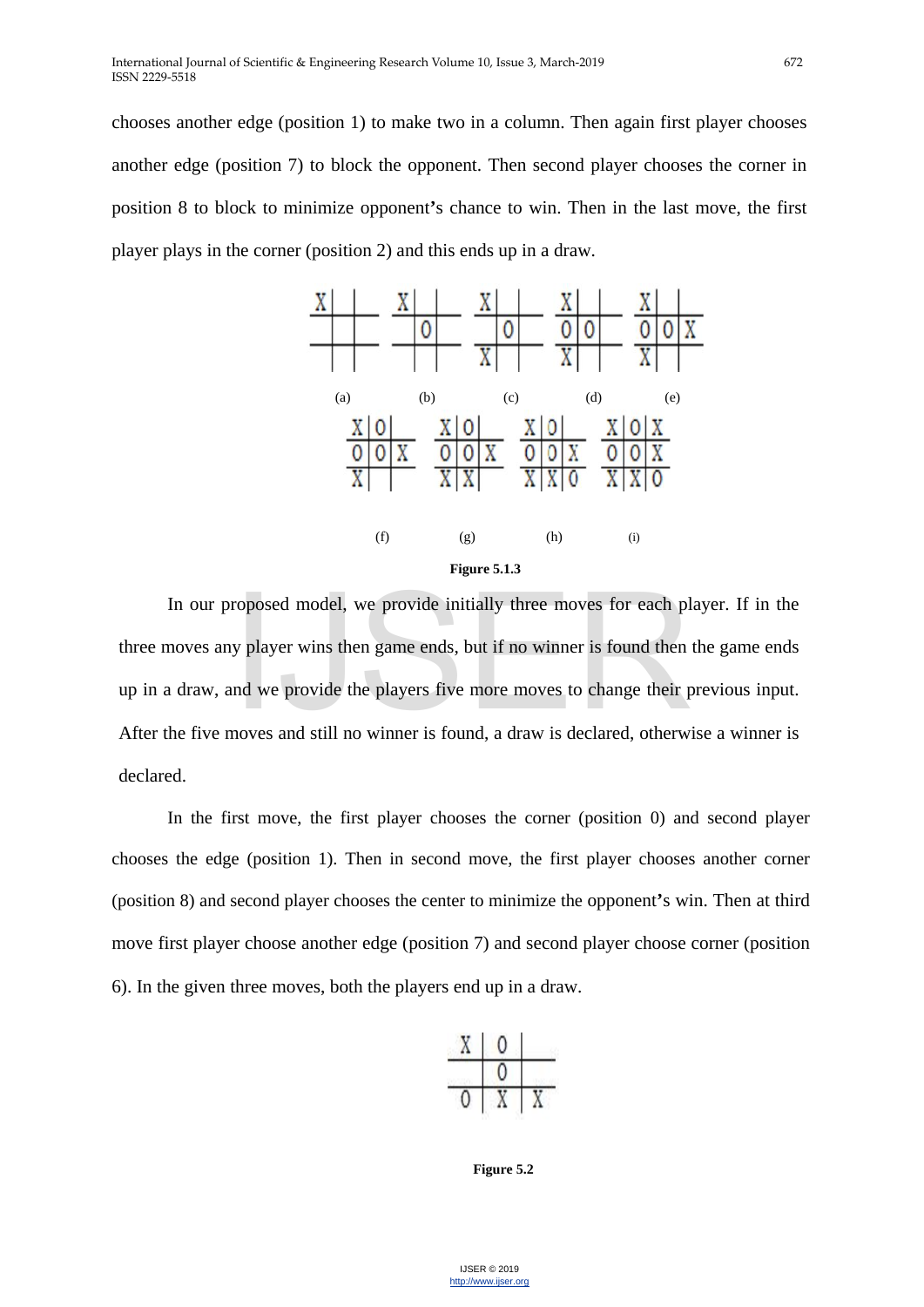When a draw is declared, five more moves are provided to change the previous inputs.

*Case 1:* In the first case, the first player changes the previous input from position 7 to position 2, and the second player changes from position 6 to position 7 and second player wins the game.



**Figure 5.2.1**

*Case 2*: In the second case, the same draw scenario is presented. In the first move, the first player changes from position 8 to position 2 and the second player from position 6 to position 5, still no winner. In the second move, the first player changes the position 0 to position 3 and the second player changes from 5 to position 0. In the third move, the first player changes the position 3 to position 5 and the second player changes from position 1 to position 8 and a win is declared in the third move out of the given five for the second player.



*Case 3:* In the third case, the same draw scenario is presented. In the first move, the first player changes from position 0 to position 2 and the second player from position 1 to position 5. In the second move, the first player changes the position 8 to position 3 and the second player changes from 5 to position 8. In the third move, the first player changes the position 3 to position 0 and the second player changes from position 4 to position 1. In the fourth move, the first player changes the position 2 to position 4 and the second player changes from 6 to position 5. In the last move, the first player changes the position 0 to position 2 and the second player changes from position 8 to position 6. After each player plays in five given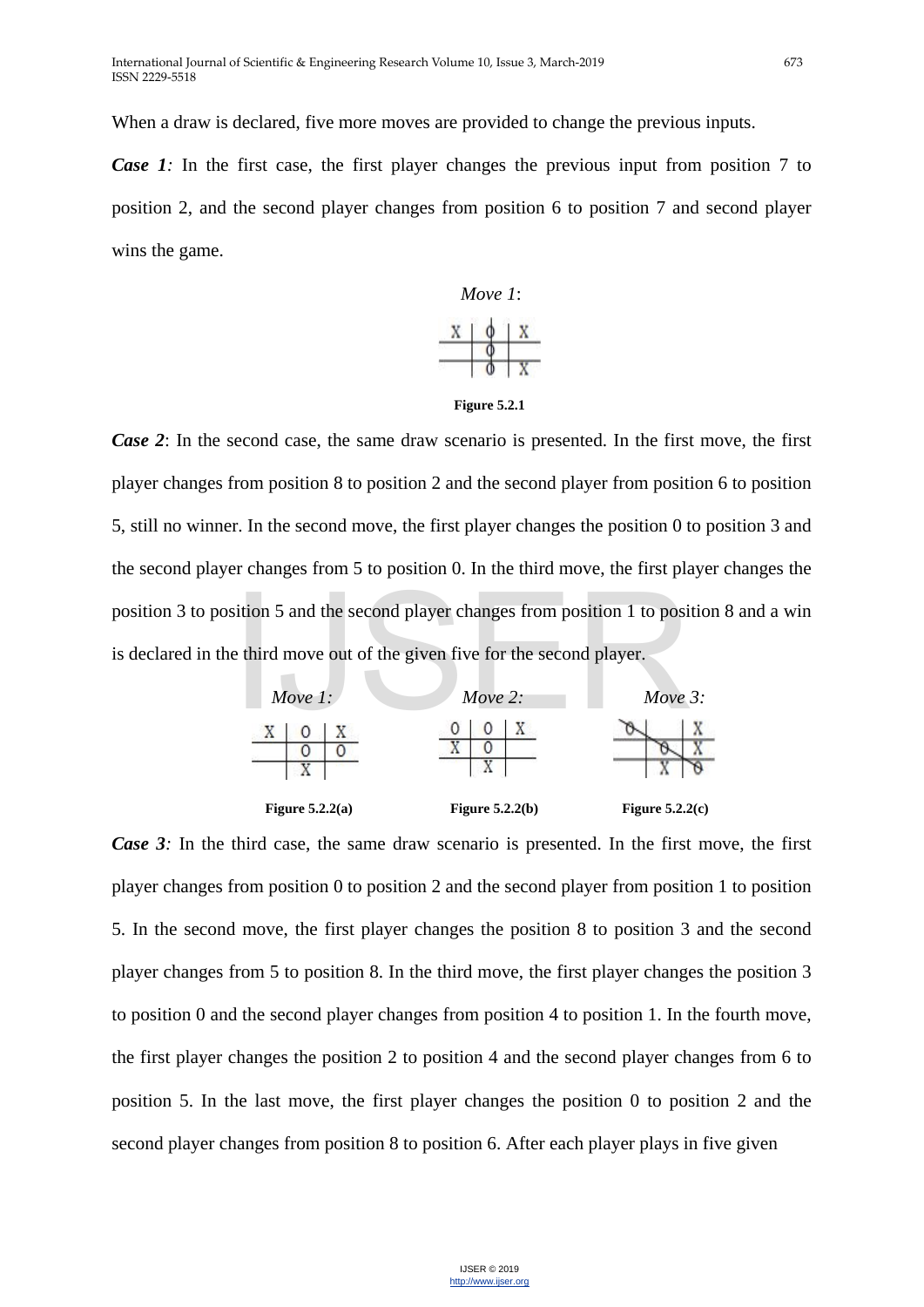#### moves, a draw is declared.



**Figure 5.2.3**

# **6. Flowchart**

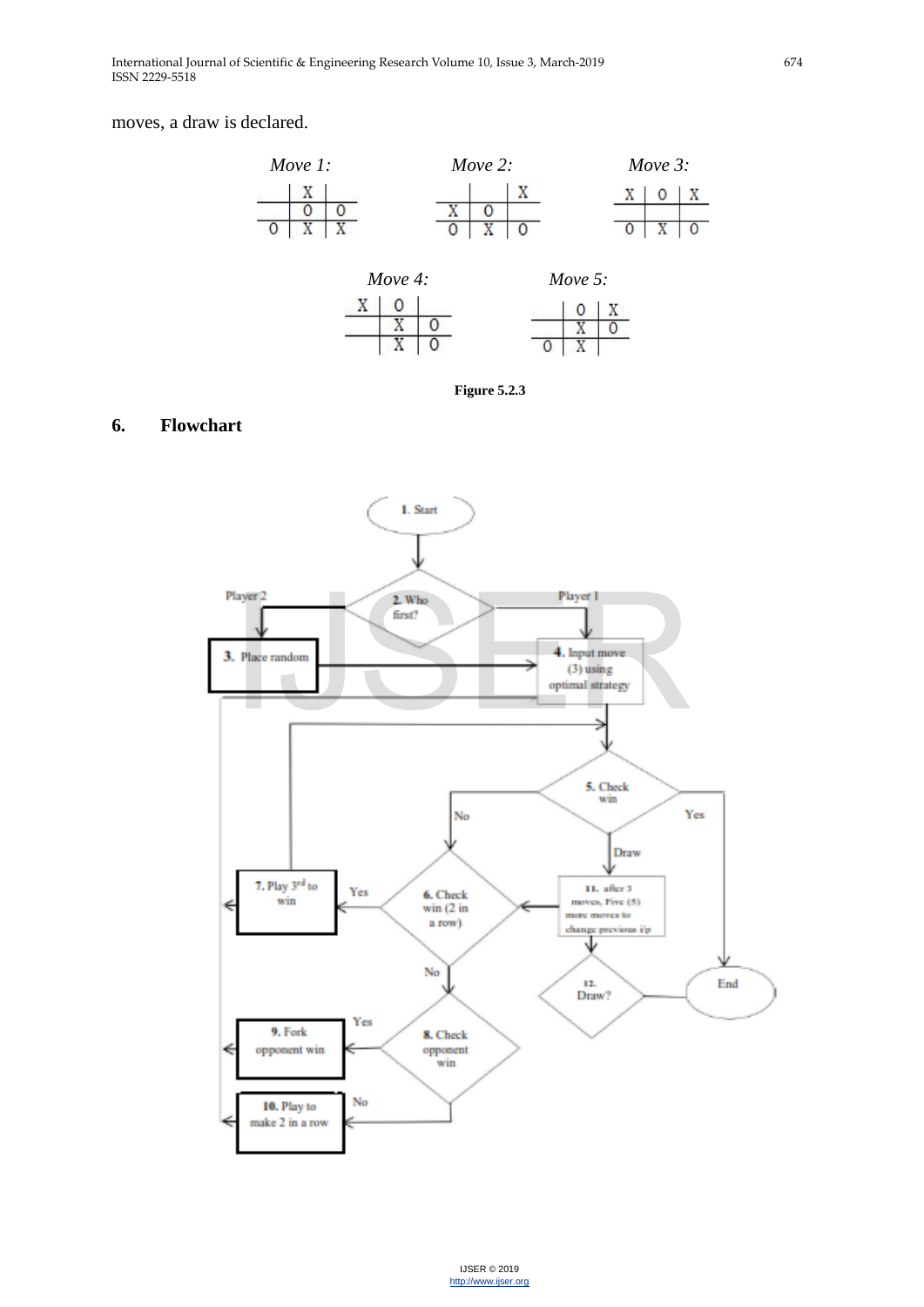# **7. Conclusion**

In this paper, we present a model to give both player the same chance of winning condition irrespectively of the strategy. The model is implemented using game theory, minmax and optimal strategy. In an ideal scenario, a player must calculate all the possibilities to ensure the success not only by blocking the other player**'**s success but also ensuring that blocking the opponent will not give more vulnerabilities.

# **References**

- 1. Al-Khateeb, B., An evolutionary tic-tac-toe player, International Journal of Reasoningbased Intelligent System, Vol. 4, No. 4, pp.182-185, 2012.
- 2. Garg, R., Nayak, D., Game of Tic-Tac-Toe: Simulation using Min-Max Algorithm, International Journal of Advanced Research in Computer Science, Vol. 8, No. 7, pp.1074- 1077, 2017.
- 3. Hochmuth, G., On the Genetic Evolution of a Perfect Tic-Tac-Toe Strategy, Stanford University Book Store, pp.75-82, 2003. G., On the Genetic Evolution of a Perfect Tic-Tac-Toe St<br>Book Store, pp.75-82, 2003.<br>., Lam, H., K., Playing Tic-Tac-Toe using Genetic Neura
- 4. Ling, S., H., Lam, H., K., Playing Tic-Tac-Toe using Genetic Neural Network with Double Transfer Functions, Journal of Intelligent Learning Systems and Applications, Vol. 3, pp.37-44, 2011.
- 5. Mohammadi, H., Nigel, P., A., Venetsanopoulos, A., Santos, M., Evolving Tic-Tac-Toe Playing Algorithms Using Co-Evolution, Interactive Fitness and Genetic Programming, International Journal of Computer Theory and Engineering, Vol. 5, No. 5, pp.797-801, 2013.
- 6. Pilgrim, A., R., Tic-Tac-Toe: Introduction Expert Systems to Middle School Students, Summer Computer Science Workshop, pp.340-344, 1995.